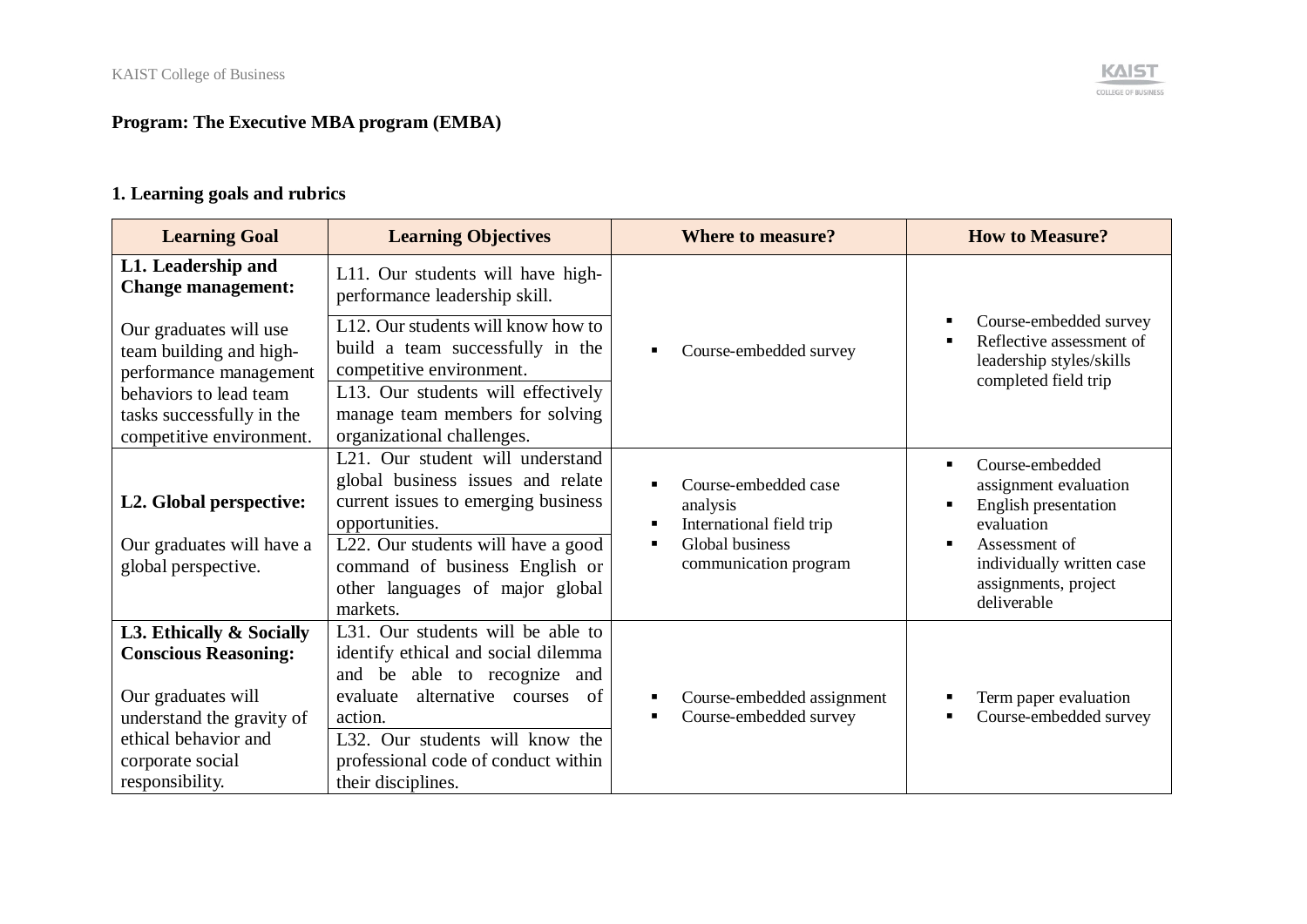

| <b>L4. Strategic Thinking</b><br>& Cross-disciplinary<br><b>Competency:</b><br>Our graduates will be able             | L41.<br>will<br>Our<br>student<br>use<br>appropriate analytical techniques to<br>business<br>problems<br>solve<br>and<br>demonstrate the ability of sound<br>business judgment. | Course-embedded assignment       | Project report<br>Assessment of individual<br>written case assignments, |
|-----------------------------------------------------------------------------------------------------------------------|---------------------------------------------------------------------------------------------------------------------------------------------------------------------------------|----------------------------------|-------------------------------------------------------------------------|
| to strategically analyze<br>business cases and<br>integrate different<br>disciplines in solving<br>business problems. | L42. Our students will synthesize<br>different discipline areas.                                                                                                                | Course-embedded case<br>analysis | projects, and other<br>analytical assignments<br>Case study exercise    |

# **2. Rubric to assess achievements of learning objectives**

| L1. Leadership and Change management: Our graduates will use team building and high-performance management behaviors to<br>lead team tasks successfully in the competitive environment. |                                                                                 |                                                                    |                                                                                  |  |  |
|-----------------------------------------------------------------------------------------------------------------------------------------------------------------------------------------|---------------------------------------------------------------------------------|--------------------------------------------------------------------|----------------------------------------------------------------------------------|--|--|
| L11. Our students will have high-performance leadership skill.                                                                                                                          |                                                                                 |                                                                    |                                                                                  |  |  |
|                                                                                                                                                                                         | <b>Performance Level</b>                                                        |                                                                    |                                                                                  |  |  |
| <b>Traits</b><br>1 (Fails to meet expectations)<br>2 (Meets expectations)<br><b>3 (Exceeds expectations)</b>                                                                            |                                                                                 |                                                                    |                                                                                  |  |  |
| 1. Confidence                                                                                                                                                                           | Gives an impression of reluctance or<br>uncertainty about exercising leadership | Looks comfortable and confident in<br>exercising leadership duties | Uses strong verbal and non-verbal<br>behavior to convey authority and<br>concern |  |  |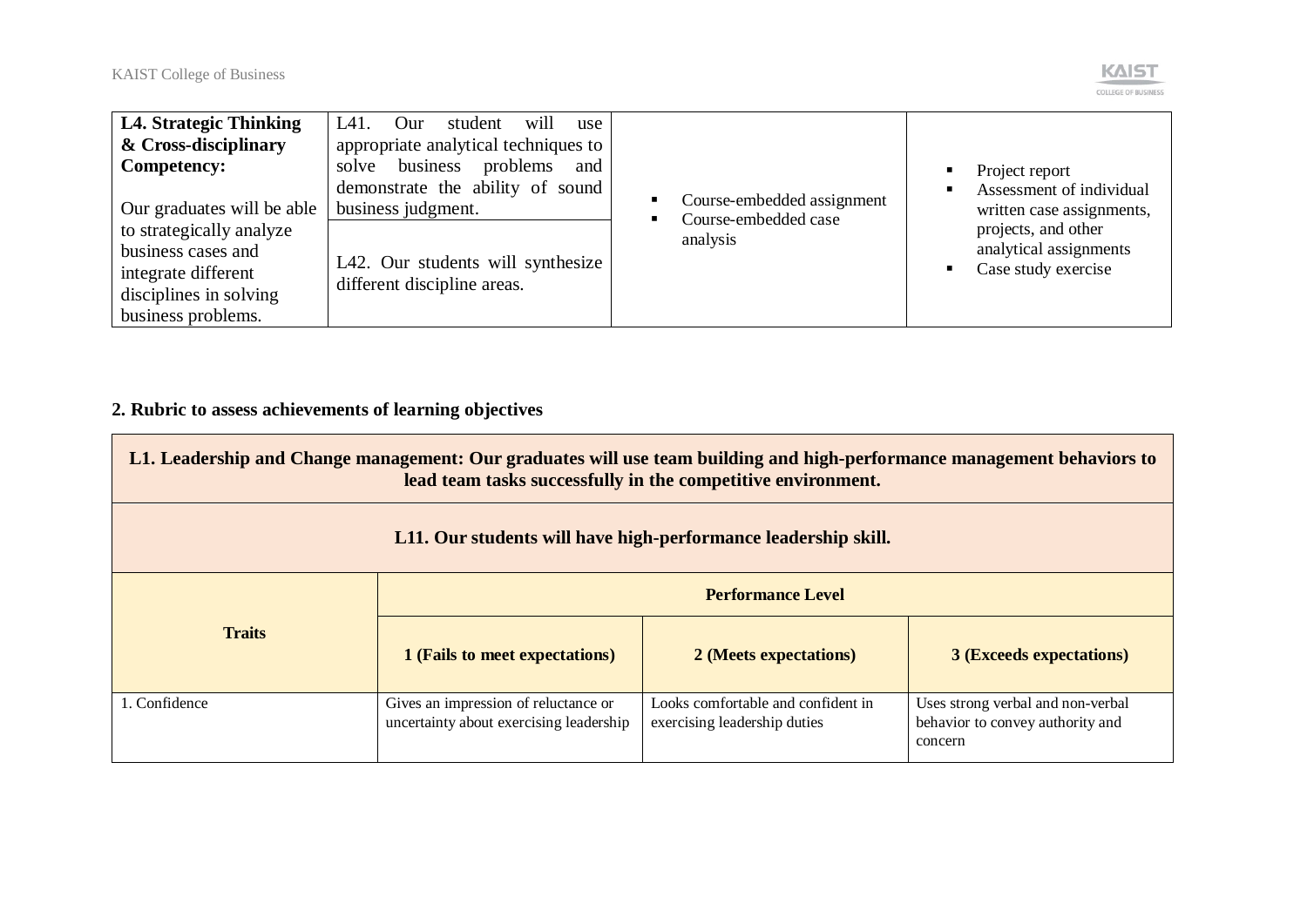

| 2. Balance between Task and    | Focuses exclusively on task to be      | Balances the need for task            | Assigns tasks to members whose            |
|--------------------------------|----------------------------------------|---------------------------------------|-------------------------------------------|
| <b>Interpersonal Relations</b> | accomplished without regard to the     | accomplishment with the needs of      | unique talents contribute directly to the |
|                                | people or focuses exclusively on       | individuals in the group              | task; Uses positive reinforcement;        |
|                                | interpersonal relations without regard |                                       | Delegates as needed                       |
|                                | to task                                |                                       |                                           |
| 3. Ability to Listen           | Asks for ideas or suggestions but      | Listens actively and shows            | Provides summary of important             |
|                                | neglects to consider them.             | understanding by paraphrasing or by   | discussions at regular intervals          |
|                                |                                        | acknowledging and building on others' |                                           |
|                                |                                        | ideas.                                |                                           |
| 4. Agenda                      | Has an incomplete or vague agenda for  | Has a clear agenda for the group      | Circulates a prepared agenda in           |
|                                | the group                              |                                       | advance                                   |
|                                |                                        |                                       |                                           |
|                                |                                        |                                       |                                           |

| L1. Leadership and Change management: Our graduates will use team building and high-performance management behaviors to<br>lead team tasks successfully in the competitive environment. |                                                                                                                                                        |                                                                                                    |                                                                                                    |  |
|-----------------------------------------------------------------------------------------------------------------------------------------------------------------------------------------|--------------------------------------------------------------------------------------------------------------------------------------------------------|----------------------------------------------------------------------------------------------------|----------------------------------------------------------------------------------------------------|--|
| L12. Our students will know how to build a team successfully in the competitive environment.                                                                                            |                                                                                                                                                        |                                                                                                    |                                                                                                    |  |
|                                                                                                                                                                                         |                                                                                                                                                        | <b>Performance Level</b>                                                                           |                                                                                                    |  |
| <b>Traits</b>                                                                                                                                                                           | 1 (Fails to meet expectations)                                                                                                                         | 2 (Meets expectations)                                                                             | <b>3 (Exceeds expectations)</b>                                                                    |  |
| 1. Commitment                                                                                                                                                                           | Seems reluctant to engage fully in<br>discussions and task assignments                                                                                 | Consistently demonstrates commitment<br>to the project by being prepared for<br>each group meeting | Follows up on ideas and suggestions<br>from previous meetings and reports<br>findings to the group |  |
| 2. Balance between Task and<br>Interpersonal Relations                                                                                                                                  | Focuses exclusively on task to be<br>accomplished without regard to team<br>member or focuses exclusively on<br>interpersonal relations without regard | Balances the need for task<br>accomplishment with the needs of<br>individuals in the group         | Volunteers to assist others and shares<br>information openly                                       |  |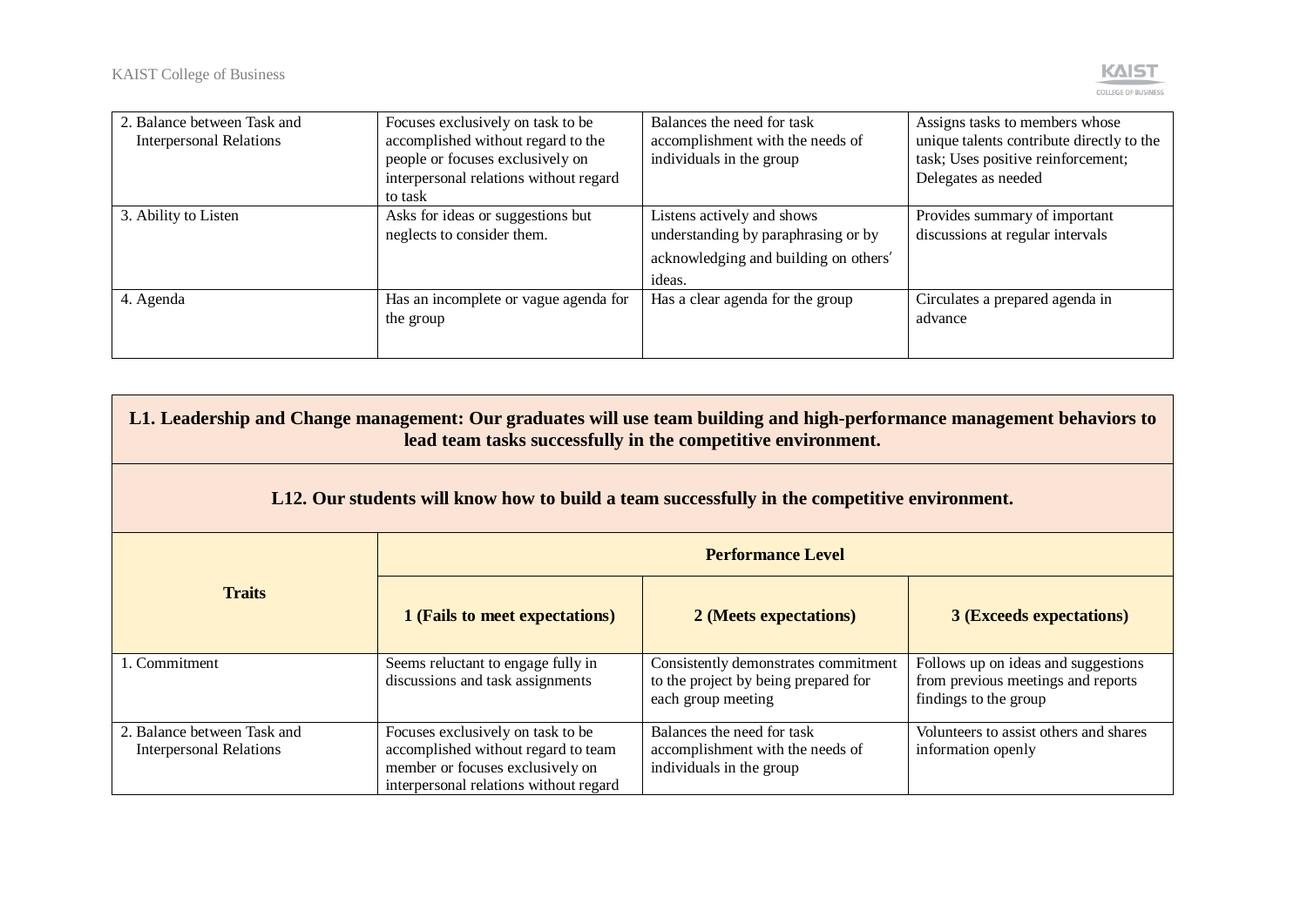

|                   | to task                                                                                          |                                                                   |                                                                                                                     |
|-------------------|--------------------------------------------------------------------------------------------------|-------------------------------------------------------------------|---------------------------------------------------------------------------------------------------------------------|
| 3. Contributions  | Does not offer ideas or suggestions that<br>contribute to problem solving                        | Frequently offers helpful ideas or<br>suggestions                 | Listens actively and shows<br>understanding by paraphrasing or by<br>acknowledging and building on others'<br>ideas |
| 4. Stays on Track | Takes the group off track by initiating<br>conversations or discussions unrelated<br>to the task | Introduces suggestions and ideas that<br>are relevant to the task | Uses tact and diplomacy to alert group<br>that focus has strayed from the task at<br>hand                           |

| L1. Leadership and teamwork: Our graduates will use team building and high-performance management behaviors to lead team<br>tasks successfully in the competitive environment. |                                                                                                 |                                                                                                |                                                                   |  |
|--------------------------------------------------------------------------------------------------------------------------------------------------------------------------------|-------------------------------------------------------------------------------------------------|------------------------------------------------------------------------------------------------|-------------------------------------------------------------------|--|
| L13. Our students will effectively manage team members for solving organizational challenges.                                                                                  |                                                                                                 |                                                                                                |                                                                   |  |
|                                                                                                                                                                                | <b>Performance Level</b>                                                                        |                                                                                                |                                                                   |  |
| <b>Traits</b>                                                                                                                                                                  | 1 (Fails to meet expectations)                                                                  | 2 (Meets expectations)                                                                         | <b>3 (Exceeds expectations)</b>                                   |  |
| 1. Ability to Clearly Specify Team<br>Focus in Responding to Organizational<br>Challenge                                                                                       | Fails to adequately address change<br>management issues; risks associated<br>with uncertainties | Address change management issues<br>with uncertainties                                         | Adequately address is the risks<br>associated with uncertainties  |  |
| 2. Creative Solution Finding in<br>Responding to Organizational<br>Challenge                                                                                                   | Selection solve problem state in main<br>objective using regular way                            | Selection meets all objectives and<br>maximize solutions to all problems<br>with their own way | Selection meet all objective with their<br>own and innovative way |  |
| 3. Feasibility                                                                                                                                                                 | Not a viable business opportunity                                                               | People willing to invest \$\$ in the<br>opportunity                                            | Represent exceptional market potential<br>and exclusivity         |  |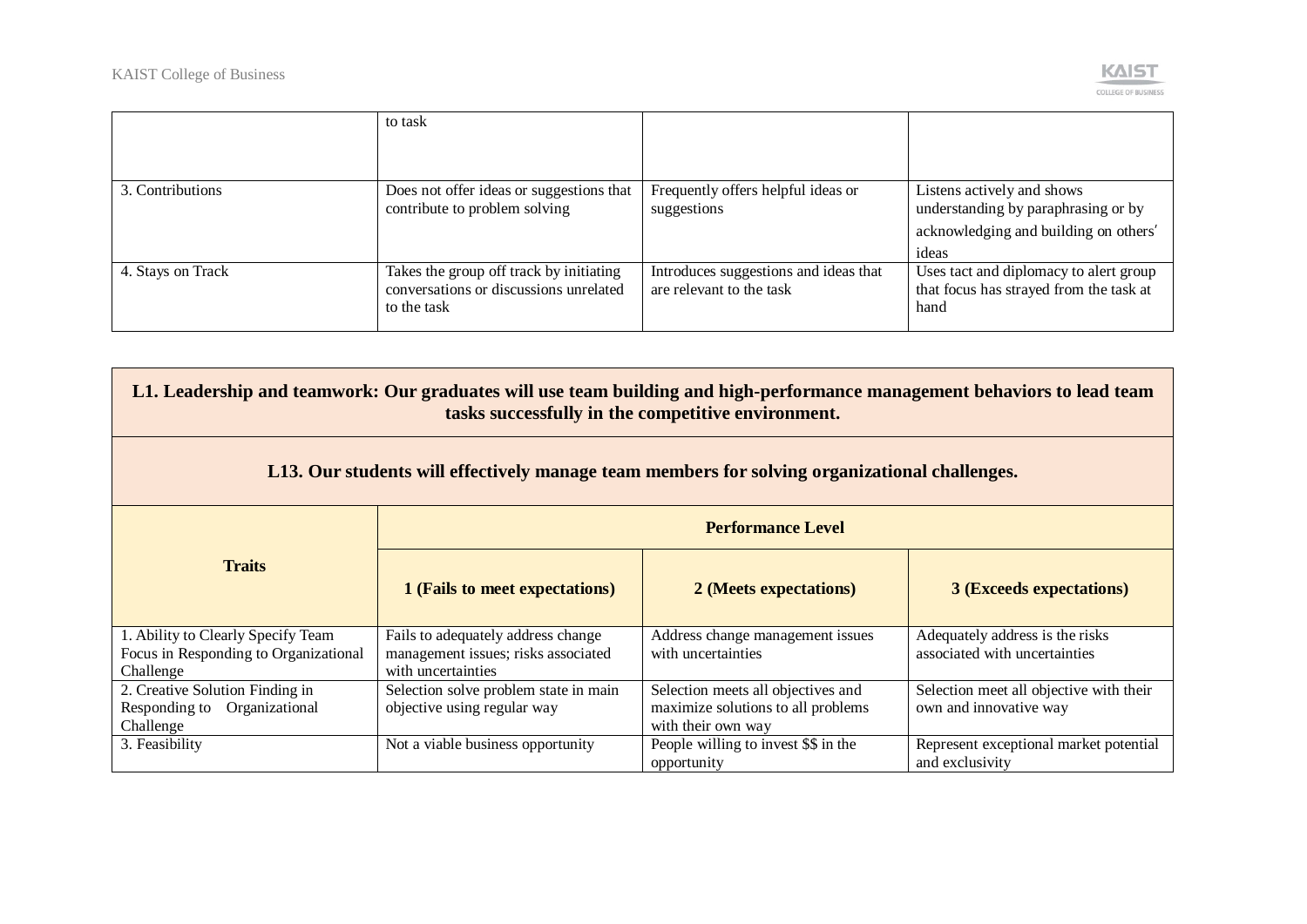

#### **L2. Global Perspective: Our graduates will have a global perspective.**

#### **L21. Our student will understand global business issues and relate current issues to emerging business opportunities.**

|                                                                   | <b>Performance Level</b>                                                                                                                |                                                                                                                    |                                                                                                                     |  |
|-------------------------------------------------------------------|-----------------------------------------------------------------------------------------------------------------------------------------|--------------------------------------------------------------------------------------------------------------------|---------------------------------------------------------------------------------------------------------------------|--|
| <b>Traits</b>                                                     | 1 (Fails to meet expectations)                                                                                                          | 2 (Meets expectations)                                                                                             | <b>3 (Exceeds expectations)</b>                                                                                     |  |
| 1. Identification of Global Issues                                | No or incomplete identification of<br>some or all of the following relevant<br>global issues: economic, cultural, legal,<br>demographic | Some identification of most of the<br>relevant issues                                                              | Clear and detailed identification of<br>relevant issues                                                             |  |
| 2. Analysis of Global Issues                                      | No analysis of impact of relevant<br>global issues; Erroneous analysis of<br>impact                                                     | Some analysis of impact of global<br>issues; Some inaccuracies in analysis                                         | Clear, accurate and detailed analysis of<br>impact of relevant global issues                                        |  |
| 3. Application of Analysis to Global<br><b>Business Situation</b> | No application of analysis to specific<br>global business situation; Incorrect<br>conclusions or recommendations made.                  | Some application of analysis to specific<br>global business situation; Weak<br>conclusions or recommendations made | Clear application of analysis to global<br>business situation; Valid conclusions<br>and good recommendations given  |  |
| 4. Cultural Differences                                           | Fails to adjust for cultural differences                                                                                                | Some consideration given to cultural<br>differences                                                                | Extensive consideration given to<br>cultural differences, including<br>appropriate modification of<br>communication |  |

**L2. Global Perspective: Our graduates will have a global perspective.**

**L22. Our students will have a good command of business English or other languages of major global markets.**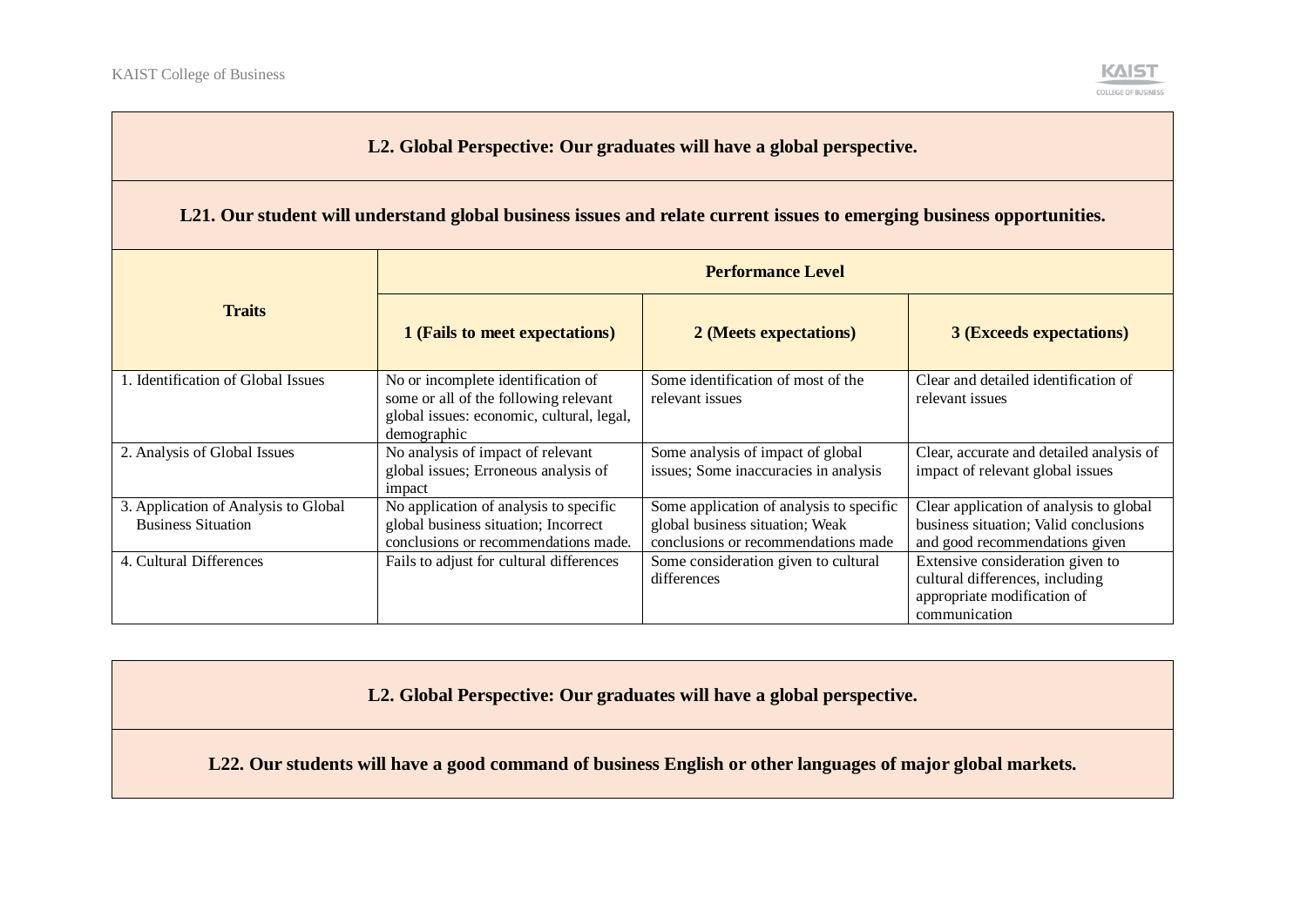

|                  | <b>Performance Level</b>                 |                                          |                                         |  |
|------------------|------------------------------------------|------------------------------------------|-----------------------------------------|--|
| <b>Traits</b>    | 1 (Fails to meet expectations)           | 2 (Meets expectations)                   | <b>3 (Exceeds expectations)</b>         |  |
| 1. Knowledge     | A few of the required elements           | Some of the required elements            | Most of the required elements           |  |
|                  | (vocabulary, structures, and/or cultural | (vocabulary, structures, and/or cultural | (vocabulary, structure, and/or cultural |  |
|                  | context) are complete and correct.       | context) are complete and correct.       | context) are complete and correct.      |  |
| 2. Comprehension | The response shows little                | The response shows some                  | The response for the most part shows    |  |
|                  | understanding of main ideas and/or       | understanding of main ideas and          | understanding of main ideas and most    |  |
|                  | details.                                 | details.                                 | details.                                |  |
| 3. Communication | The communication skills and             | The communication skills and             | The communication skills and            |  |
|                  | strategies are minimally evident,        | strategies are somewhat complete,        | strategies are mostly complete,         |  |
|                  | appropriate, and/or correct.             | appropriate and/or correct.              | appropriate and correct.                |  |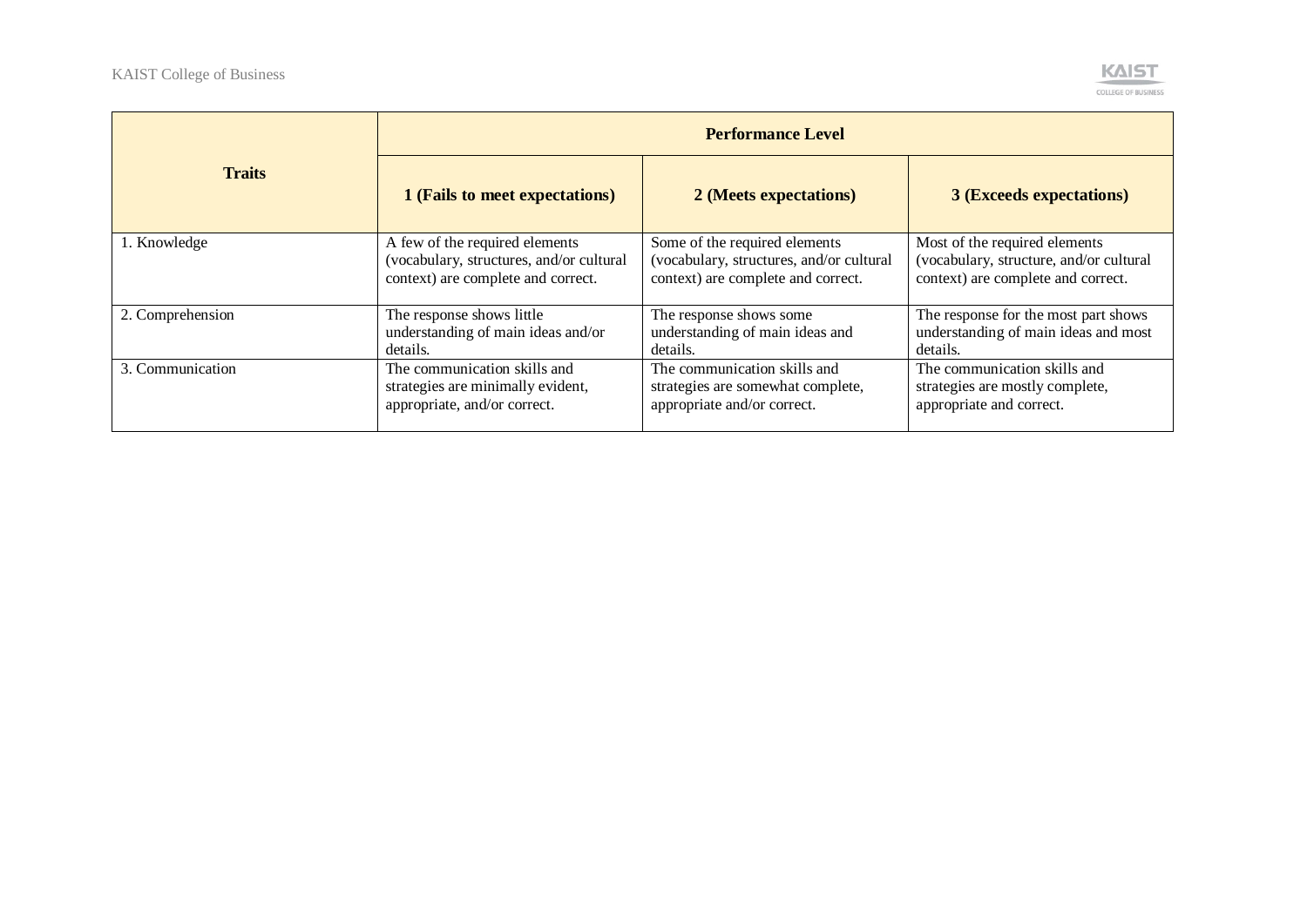

| L3. Ethically & Socially Conscious Reasoning: Our graduates will understand the gravity of ethical behavior and corporate social<br>responsibility. |                                                                                                                           |                                                                                                                                                   |                                                                                                                                                                                 |  |  |
|-----------------------------------------------------------------------------------------------------------------------------------------------------|---------------------------------------------------------------------------------------------------------------------------|---------------------------------------------------------------------------------------------------------------------------------------------------|---------------------------------------------------------------------------------------------------------------------------------------------------------------------------------|--|--|
| L31. Our students will be able to identify ethical and social dilemma and be able to recognize and evaluate alternative courses of<br>action.       |                                                                                                                           |                                                                                                                                                   |                                                                                                                                                                                 |  |  |
|                                                                                                                                                     |                                                                                                                           | <b>Performance Level</b>                                                                                                                          |                                                                                                                                                                                 |  |  |
| <b>Traits</b>                                                                                                                                       | 1 (Fails to meet expectations)                                                                                            | 2 (Meets expectations)                                                                                                                            | <b>3 (Exceeds expectations)</b>                                                                                                                                                 |  |  |
| 1. Identifies Dilemma                                                                                                                               | Has a vague idea of what the dilemma<br>is and is uncertain what must be<br>decided in individual or business<br>behavior | Identifies the dilemma, including<br>pertinent facts, and ascertains what<br>must be decided in individual or<br>business behavior                | Describes the dilemma in detail having<br>gathered pertinent facts; Ascertains<br>exactly what must be decided in<br>individual or business behavior                            |  |  |
| 2. Stakeholders Consideration                                                                                                                       | Fails to recognize all stakeholders or<br>explores consequences and<br>threats/opportunities<br>ineffectively             | Recognizes stakeholders and explores<br>some of the consequences and<br>threats/opportunities fairly effectively                                  | Recognizes all stakeholders and fully<br>explores consequences and<br>threats/opportunities                                                                                     |  |  |
| 3. Options Development                                                                                                                              | Failed to identify all of the relevant and<br>practical options                                                           | Identified most of the relevant practical<br>options, but overlooked some related<br>conceptual problems and issues                               | Correctly identified all of the relevant<br>practical options and all of the related<br>conceptual problems and issues                                                          |  |  |
| 4. Options Evaluation                                                                                                                               | Failed to provide weightings of various<br>ethical and social arguments and<br>reasons                                    | Provided some evaluation of ethical<br>and social reasons and arguments, but<br>overlooked important factual or logical<br>errors in some reasons | Provided appropriate and defensible<br>evaluations for all relevant arguments<br>noting wherever necessary factual<br>assumptions, logical errors, or<br>conceptual confusions. |  |  |
| 5. Decision and Action                                                                                                                              | Has difficulty identifying and<br>appropriate course of action from<br>among options                                      | Formulates an implementation plan that<br>delineates the execution of the decision                                                                | Formulates an implementation plan that<br>delineates the execution of the decision<br>and that evidences a thoughtful<br>reflection on the benefits and risks of<br>action      |  |  |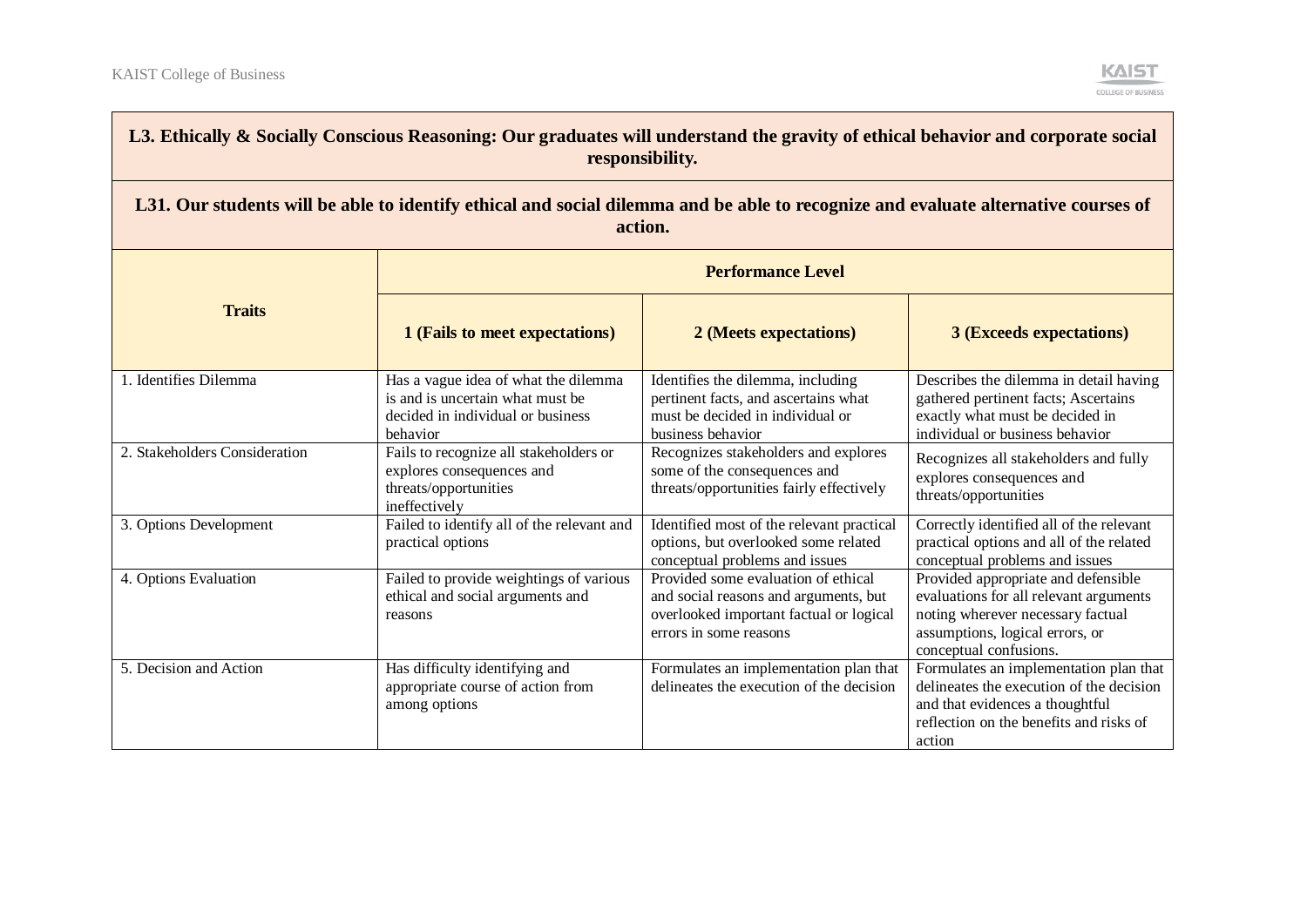and the control of the control of the control of the control of the control of the control of the control of the control of the control of the control of the control of the control of the control of the control of the cont



| L3. Ethically & Socially Conscious Reasoning: Our graduates will understand the gravity of ethical behavior and corporate social<br>responsibility. |                                                                                   |                                                                                |                                                                              |  |
|-----------------------------------------------------------------------------------------------------------------------------------------------------|-----------------------------------------------------------------------------------|--------------------------------------------------------------------------------|------------------------------------------------------------------------------|--|
| L32. Our students will know the professional code of conduct within their discipline.                                                               |                                                                                   |                                                                                |                                                                              |  |
|                                                                                                                                                     | <b>Performance Level</b>                                                          |                                                                                |                                                                              |  |
| <b>Traits</b>                                                                                                                                       | 1 (Fails to meet expectations)                                                    | 2 (Meets expectations)                                                         | <b>3 (Exceeds expectations)</b>                                              |  |
| 1. Importance                                                                                                                                       | Somewhat appreciates the importance<br>of keeping professional code of<br>conduct | Mostly appreciates the importance to<br>keep professional code of conduct      | Fully appreciates the importance of<br>keeping professional code of conduct. |  |
| 2. Understanding                                                                                                                                    | Somewhat understands the detailed<br>contents of professional code of<br>conduct  | Mostly understands the detailed<br>contents of professional code of<br>conduct | Fully understands the detailed contents<br>of professional code of conduct.  |  |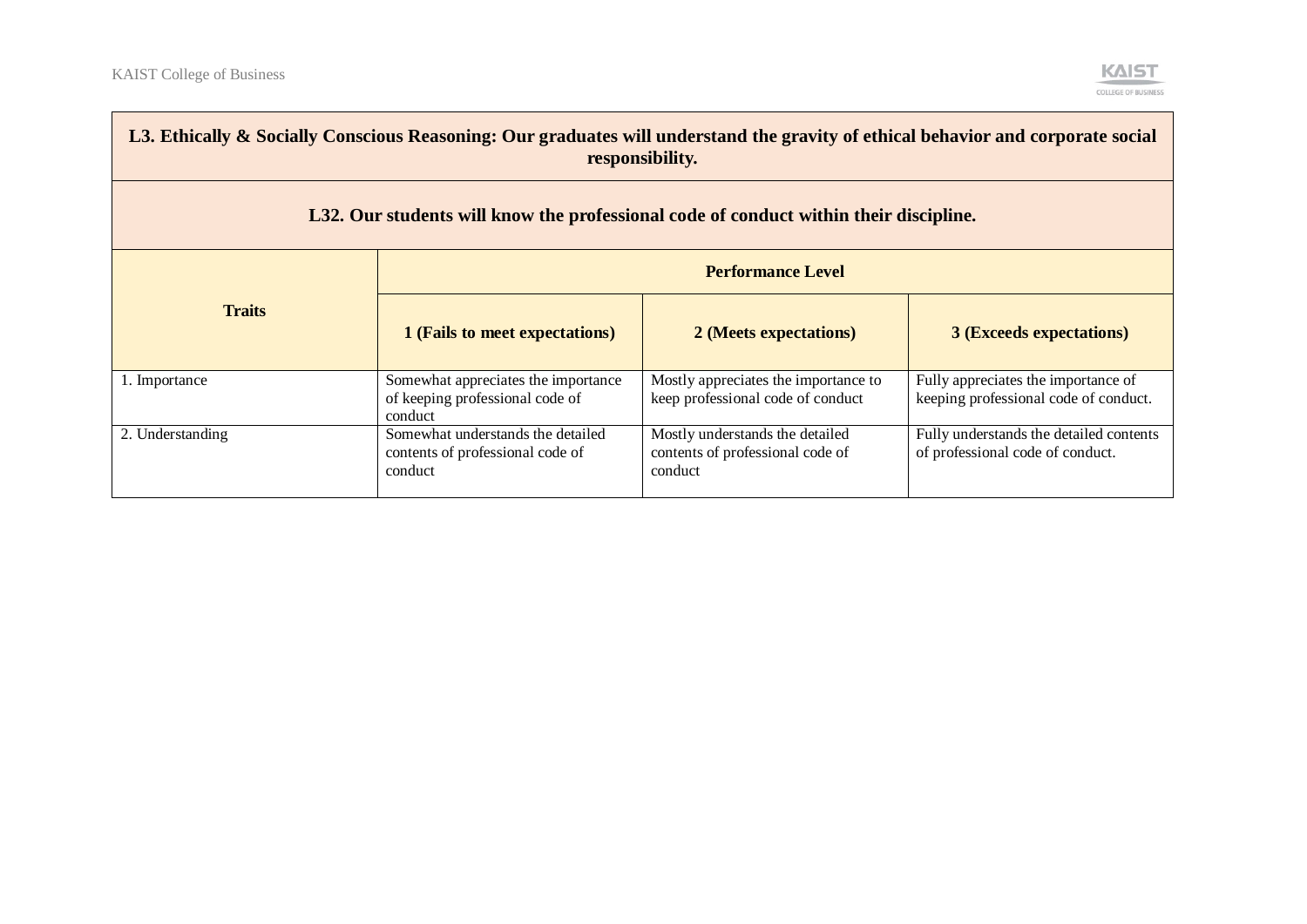| L4. Strategic Thinking & Cross-disciplinary Competency: Our graduates will be able to strategically analyze business cases and<br>integrate different disciplines in solving business problems.                                                                                                                            |                                                                                                                                                         |                                                                                                                                       |                                                                                                                                                            |  |  |  |
|----------------------------------------------------------------------------------------------------------------------------------------------------------------------------------------------------------------------------------------------------------------------------------------------------------------------------|---------------------------------------------------------------------------------------------------------------------------------------------------------|---------------------------------------------------------------------------------------------------------------------------------------|------------------------------------------------------------------------------------------------------------------------------------------------------------|--|--|--|
|                                                                                                                                                                                                                                                                                                                            | L41. Our students will use appropriate analytical techniques to solve business problems and will demonstrate the ability of sound<br>business judgment. |                                                                                                                                       |                                                                                                                                                            |  |  |  |
| <b>Performance Level</b>                                                                                                                                                                                                                                                                                                   |                                                                                                                                                         |                                                                                                                                       |                                                                                                                                                            |  |  |  |
| <b>Traits</b>                                                                                                                                                                                                                                                                                                              | 1 (Fails to meet expectations)<br>2 (Meets expectations)<br><b>3 (Exceeds expectations)</b>                                                             |                                                                                                                                       |                                                                                                                                                            |  |  |  |
| 1. Factual Knowledge                                                                                                                                                                                                                                                                                                       | Shows little knowledge of case facts,<br>makes factual mistakes                                                                                         | Shows solid understanding of case facts                                                                                               | Shows through grasp of case facts and<br>offers additional factual knowledge<br>about company or industry                                                  |  |  |  |
| 2. Application of Strategic Analytical<br>Tools                                                                                                                                                                                                                                                                            | Misuses strategic analysis tools,<br>concepts, and techniques                                                                                           | Appropriately strategic analysis tools,<br>concepts, and techniques                                                                   | Shows strong understanding and<br>application of strategic analysis tools,<br>concepts, and techniques                                                     |  |  |  |
| 3. Application of Financial Analysis                                                                                                                                                                                                                                                                                       | Fails to incorporate financials into case<br>analysis or shows only limited attempts<br>to understand financials                                        | Shows knowledge of ratios and trend<br>analysis; demonstrates understanding<br>of firm's financial standing                           | Applies ratios and trend analysis to<br>develop sound judgments about<br>company situation and prospects;<br>presents financial analysis<br>professionally |  |  |  |
| 4. Identification of Case<br>Problems/Issues                                                                                                                                                                                                                                                                               | Neglects to identify case issues;<br>Recounts facts of case with little<br>analysis                                                                     | Clearly identifies the key issues in the<br>case and demonstrates understanding of<br>company's decision situation                    | Develops a well-integrated statement of<br>the complex issues of the case and<br>demonstrates understanding of situation                                   |  |  |  |
| 5. Generation of Alternatives<br>Identifies weak or infeasible<br>Generates 2 or 3 feasible alternatives<br>Develops 2 or 3 insightful alternatives<br>for resolving the issues; Offers<br>alternatives with little attention to case<br>for resolving the key issues of the case<br>specificity and originality<br>issues |                                                                                                                                                         |                                                                                                                                       |                                                                                                                                                            |  |  |  |
| 6. Recommendations                                                                                                                                                                                                                                                                                                         | Offers weak recommendations or pays<br>little attention to addressing case issues                                                                       | Provides well-reasoned<br>recommendations that follow from the<br>preceding analysis and clearly address<br>case issues; No surprises | Integrates alternatives into a well-<br>developed action plan; Offers<br>specificity, priorities, and sequencing<br>of actions                             |  |  |  |
| 7. Business Judgment                                                                                                                                                                                                                                                                                                       | Shows little attention to presenting<br>sound arguments or backing up ideas<br>with analysis; offers "I think"<br>statements                            | Provides good arguments backed up<br>with<br>factual knowledge, analysis, and<br>persuasive rationale                                 | Provides strong rationale and<br>convincing arguments throughout;<br>Demonstrates sound business judgment                                                  |  |  |  |